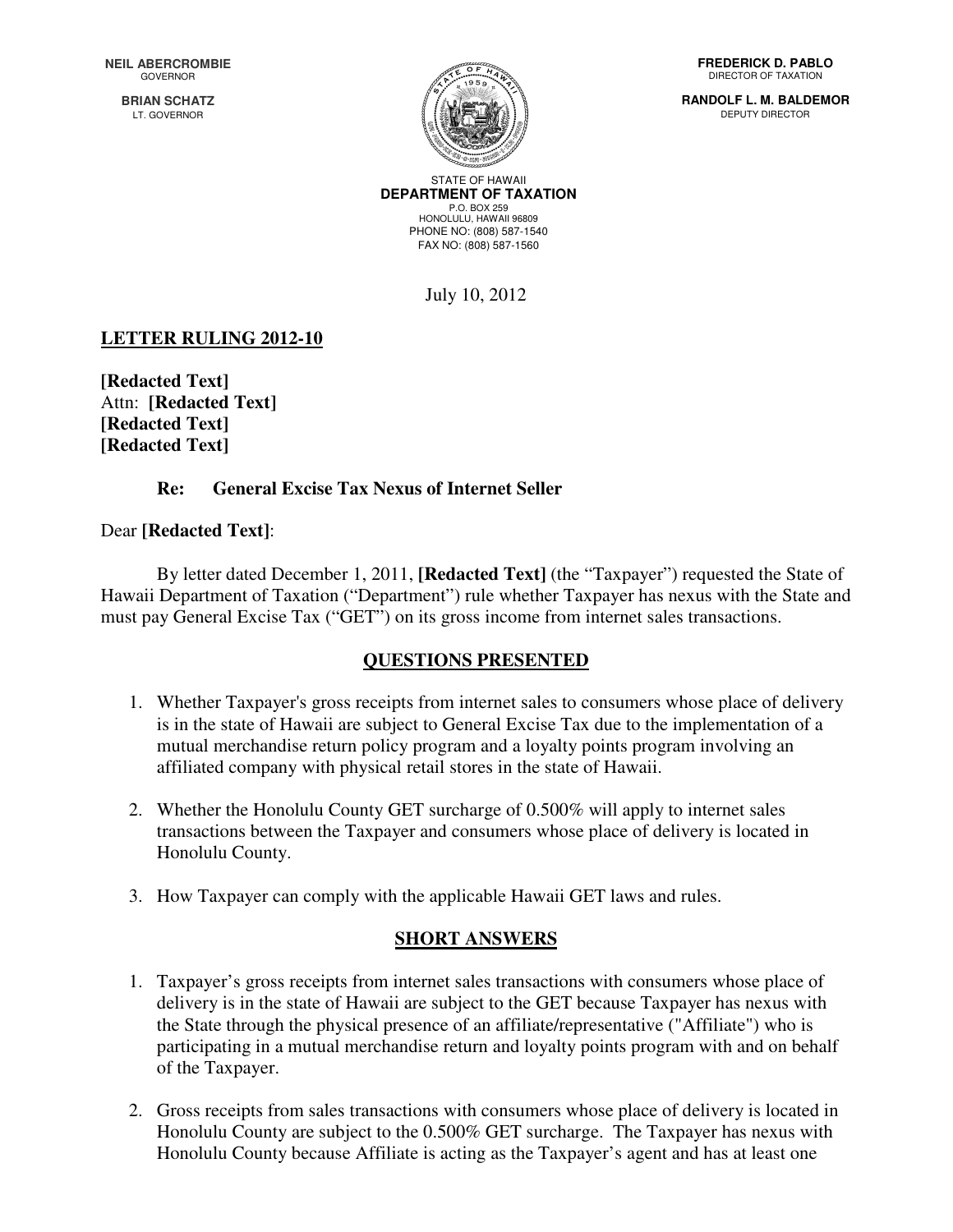Letter Ruling 2012-10 **[Redacted Text] [Redacted Text]**  July 10, 2012 Page 2 of 6

retail store location in the County.

3. Taxpayer must obtain a GET license and file periodic and annual GET returns with the Department. The required reporting frequency of the periodic return depends on the amount of GET the Taxpayer expects to owe during the period. Periodic and annual GET returns must be filed even when there are no gross receipts to report.

### **FACTS REPRESENTED BY THE TAXPAYER**

Taxpayer is an internet retailer of fragrances and other specialty items. Taxpayer is incorporated in the state of **[Redacted Text]** and currently operates its business out of **[Redacted Text**]. Taxpayer does not have a physical presence, employee(s), payroll, or solicitor(s) in the state of Hawaii. Neither does Taxpayer own or lease any real or tangible personal property in the state of Hawaii.

Taxpayer's parent company, **[Redacted Text]** (the "Parent Company") and Taxpayer's affiliate company, **[Redacted Text]** ("Affiliate") are based in **[Redacted Text]**. Affiliate has physical retail store locations throughout the United States and as of December 1, 2011 there were eight Affiliate retail stores in the state of Hawaii.

 The corporate headquarters and the only warehouse/distribution center for Taxpayer, Parent Company, and Affiliate are also physically located in **[Redacted Text]**. All shipments from this centralized warehouse for internet sales and to Affiliate's retail stores are shipped through common carrier services.

 On or about September 1, 2011 and not prior, both Taxpayer and Affiliate began promoting a loyalty points program whereby the customers of each company will receive points for purchases made either from the Taxpayer's internet site or Affiliate's retail store locations. As these points accrue, the customer reach a threshold where they will receive a fixed-price redeemable gift certificate to use interchangeably at either an Affiliate retail store location or at Taxpayer's internet website. Also, starting on or about September 1, 2011 customers of Taxpayer and Affiliate gained the option to return merchandise purchased on the Taxpayer's internet website to Affiliate retail store locations in addition to regular online returns.

## **LAW AND ANALYSIS**

#### **I. General Excise Tax Nexus**

 Section 237-13, Hawaii Revised Statutes ("HRS"), states, "[t]here is hereby levied and shall be assessed and collected annually privilege taxes against persons on account of their business and other activities in the State measured by the application of rates against values of products, gross proceeds of sales, or gross income, whichever is specified."

Section 237-13(2)(B), HRS, goes on to state: Gross proceeds of sales of tangible property in interstate and foreign commerce shall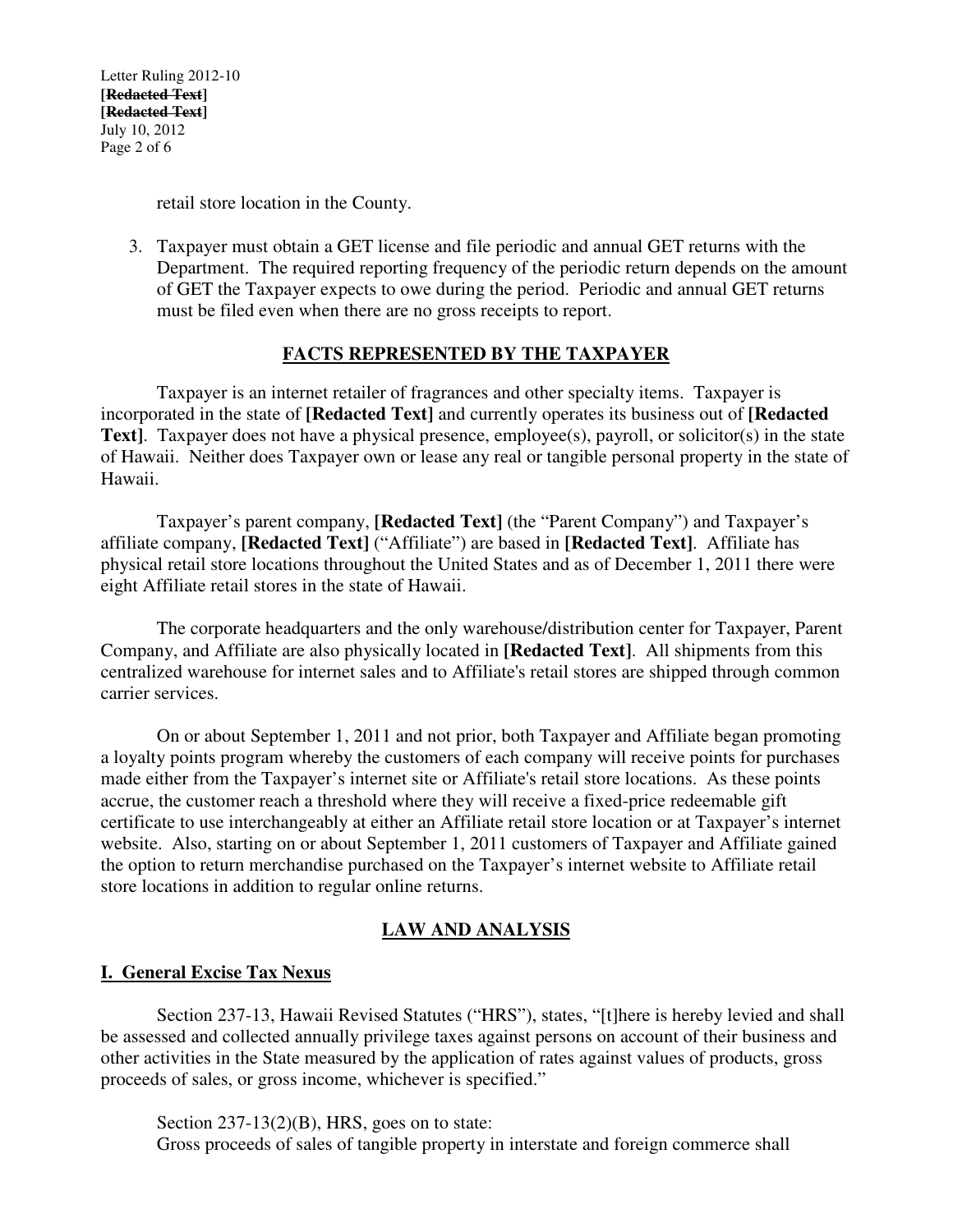constitute a part of the measure of the tax imposed on persons in the business of selling tangible personal property, to the extent, under the conditions, and in accordance with the provisions of the Constitution of the United States and the Acts of the Congress of the United States which may be now in force or may be hereafter adopted, and whenever there occurs in the State an activity to which, under the Constitution and Acts of Congress, there may be attributed gross proceeds of sales, the gross proceeds shall be so attributed.

 Under section 18-237-13-02.01(b)(3), Hawaii Administrative Rules ("HAR"), the state of Hawaii:

[D]oes not impose the general excise tax on sales of tangible personal property which originate outside of this State unless the place of delivery of the tangible personal property is in Hawaii and the seller has nexus. There must be both: (1) a place of delivery within Hawaii by the purchaser, or its agent; and (2) the seller must have nexus for the general excise tax to apply to a particular sale. The general excise tax will not be imposed if one of these elements is missing.

 Taxpayer's products are delivered to customers in the State, clearly satisfying the first test. We need only determine whether Taxpayer has nexus.

Section 18-237-13-02.01(a), HAR, defines nexus as:

[T]he activity carried on by a seller in Hawaii which is sufficiently connected with the seller's ability to establish or maintain a market for its products in Hawaii. It includes issues of taxability addressed under the Due Process and Commerce Clauses of the United States Constitution to support the application of the general excise tax and the use tax under chapters 237 and 238, HRS, respectively.

 To have nexus with a state, the Due Process Clause of the U.S. Constitution "requires some definite link, some minimum connection between a state and the person, property, or transaction." *Miller Bros. Co. v. State of Maryland*, 347 U.S. 340 , 344-345, *Scripto, Inc. v. Carson*, 362 U.S. 207 -210-211. One way to establish nexus is "in-state physical presence," whereby the activity carried on by the business in the State contributes significantly to the company's ability to establish and maintain a market for its products (or other business activity) in Hawaii. *Quill Corp. v. North Dakota*, 504 US 298 (1992).

 The U.S. Supreme Court has uniformly found that the in-state presence of a representative of an out-of-state seller who conducts regular or systematic activities in furtherance of the seller's business, such as solicitation of sales or provision of services, creates nexus. *Scripto, Inc. v. Carson,* 362 U.S. 207 (1960); *General Trading Co. v. Iowa,* 322 U.S. 335 (1944); *Felt* & *Tarrant Mfg. Co. v. Gallagher,* 306 U.S. 62 (1939). *See also Tyler Pipe Industries, Inc. V. Washington Dep't of Revenue,* 483 U.S. 232 (1987); *Standard Pressed Steel v. Dep't of Revenue,* 419 U.S. 560 (1975).

The Department, in Hawaii Tax Facts 2000-1, Q&A No. 18, has explained that, "[i]n-state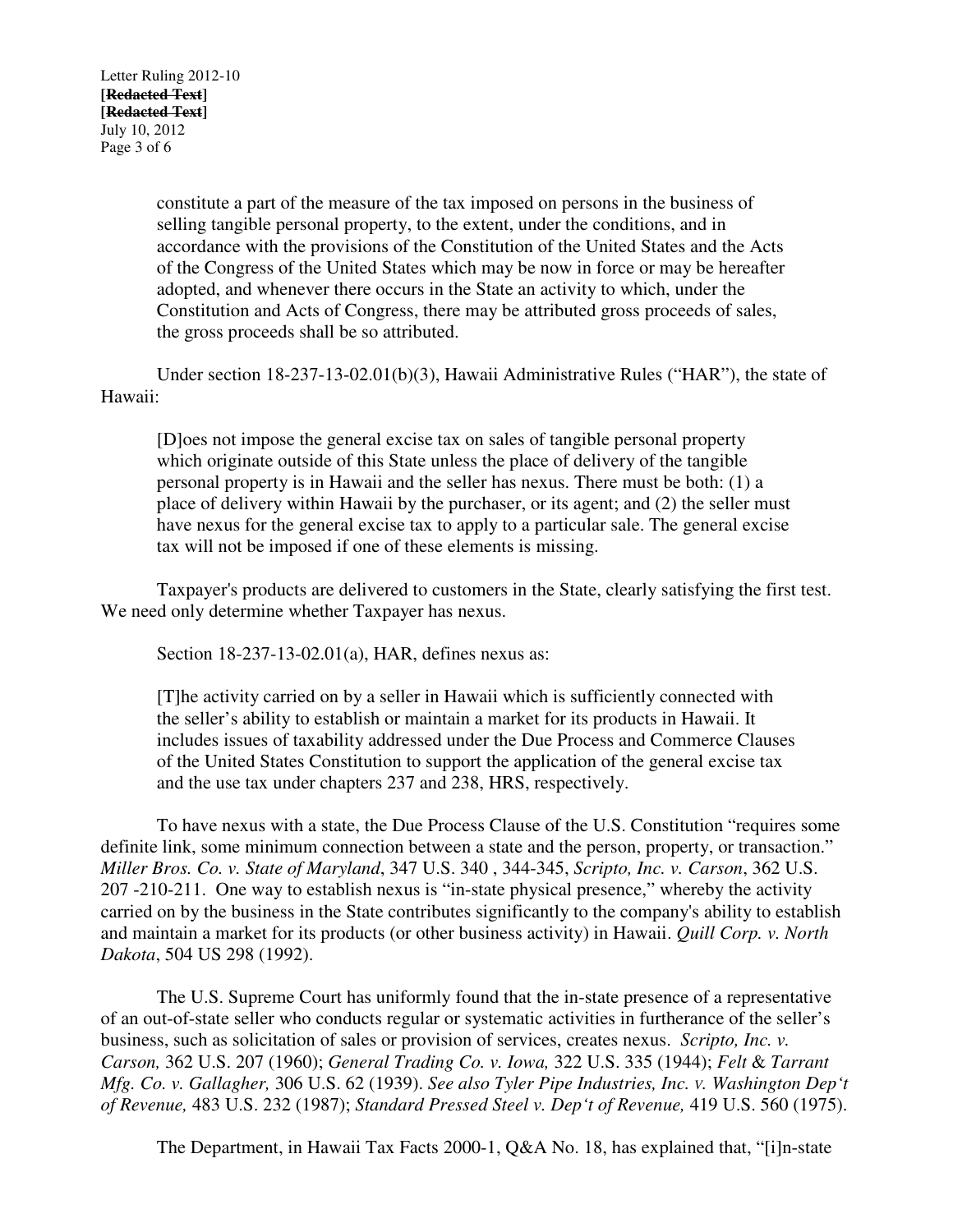Letter Ruling 2012-10 **[Redacted Text] [Redacted Text]**  July 10, 2012 Page 4 of 6

physical presence" includes, but is not limited to, the maintaining of an office, inventory, or employees in the State. Although Taxpayer itself does not have a physical presence in Hawaii, Affiliate's brick-and-mortar retail location(s) in the State establish physical presence through which Taxpayer has nexus. Affiliate clearly has in-state physical presence and acts as Taxpayer's representative through the mutual merchandise exchange and loyalty points programs instituted on September 1, 2011.

Moreover, the Department has expressly adopted the position taken in the Multistate Tax Commission Nexus Program Bulletin (the "Bulletin") No. 95-1 through Tax Information Release ("TIR") 96-1. The Bulletin analyzed a company that sells computers and related items to customers in a state through direct marketing, and provides warranty repair services to its customers in that state through independent contractors. The Bulletin concluded that the practice of providing instate warranty repair services allowed the affected state to impose sales, net income, or gross receipts excise taxes upon the company consistent with constitutional and federal statutory requirements because the in-state warranty repair services benefited the company and aided in the establishment and maintenance of the in-state market. Similarly, in this case, Affiliate's service of accepting returns and exchanges of merchandise purchased from Taxpayer's website, as well as the loyalty points program, benefits Taxpayer and aids in Taxpayer's establishment and maintenance of a Hawaii market.

 The California Court of Appeals has reached the same conclusion in a similar factual situation. It held that there was nexus where an affiliated in-state brick and mortar store accepted returns on behalf of an internet bookseller. *Borders Online, LLC v. State Board of Equalization,* 29 Cal Rptr 3d 176 (2005)*.* In *Borders,* the online seller and the brick and mortar affiliate were owned by the same parent company*.* The online seller sold tangible goods over the internet to customers in California, but did not own or lease real property in California and did not have employees or bank accounts in the state. The court held that the affiliate's in-state physical presence and the online seller's return policy of allowing customers to make returns of online purchases to the affiliated brick-and-mortar retailers was sufficient to establish nexus, because it was adopted as part of a larger plan to expand its California market.

 Taxpayer's situation is analogous to *Borders.* Taxpayer is an online retailer of tangible goods and Affiliate is an affiliated company, owned by the same parent company, with brick and mortar store(s) located in the state of Hawaii. Under the current return policy, Affiliate will accept returns and exchanges of merchandise purchased from Taxpayer's website at its in-state brick and mortar retail stores.

 In summary, Affiliate, which has physical presence in Hawaii, is Taxpayer's in-state representative due to the mutual merchandise exchange program and loyalty points program. Because Taxpayer has an in-state, physically present representative, Taxpayer has nexus with the State. Therefore, Taxpayer's gross receipts from sales transactions with customers whose place of delivery is in Hawaii are subject to GET.

 While the Department rules that Taxpayer has nexus due to the existence of an in-state, physically present representative, this ruling does not preclude the Department from determining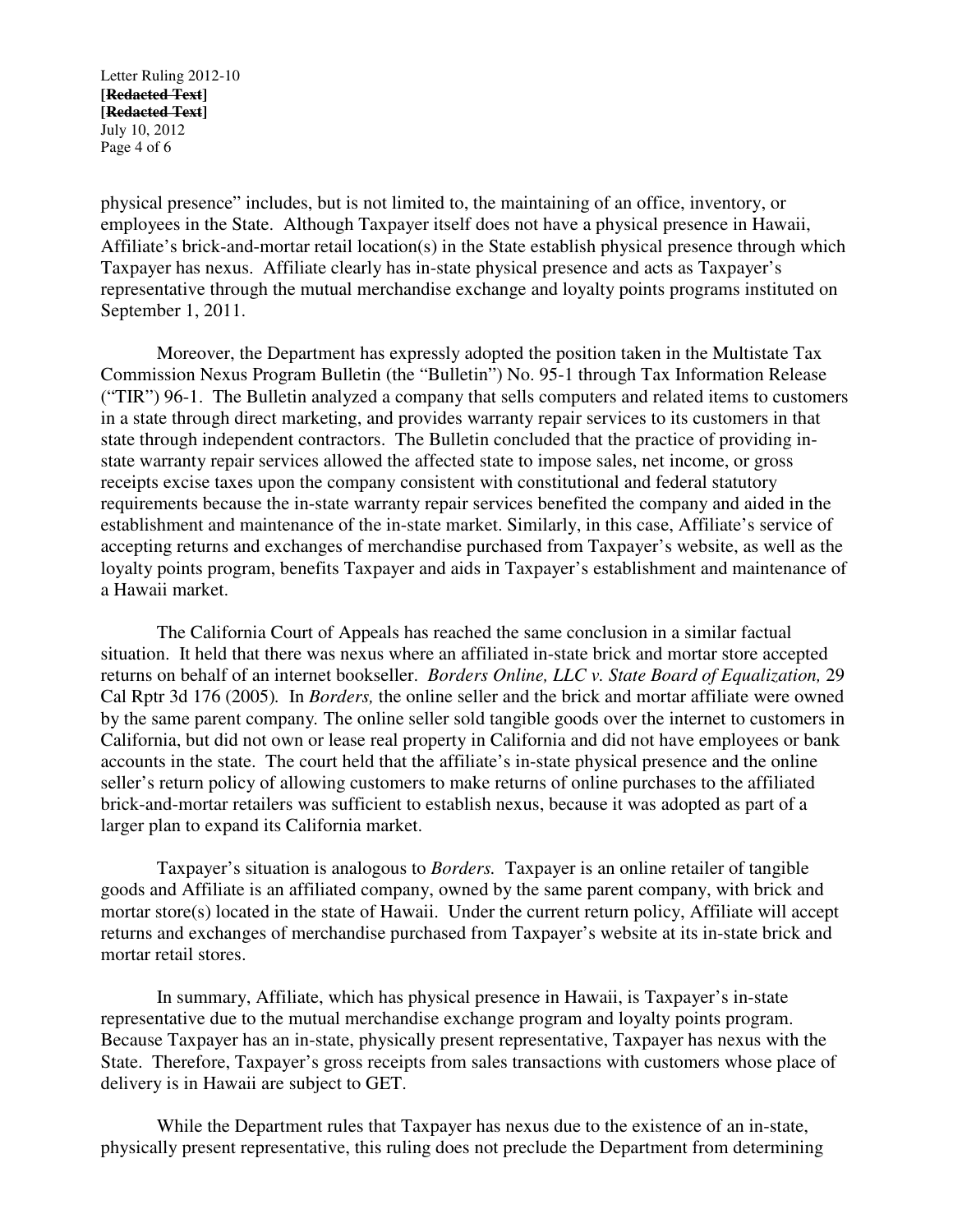Letter Ruling 2012-10 **[Redacted Text] [Redacted Text]**  July 10, 2012 Page 5 of 6

that Taxpayer may have nexus for different or additional reasons determined at a later date. Of particular importance is whether a taxpayer has engaged activities so as to avail the taxpayer the protection, opportunities and benefits afforded by the state of Hawaii. *See In the Matter of the Tax Appeal of Heftel Broadcasting Honolulu, Inc.*, 57 Haw. 175, 182-183, 554 P.2d 242, 248 (1976).

### **II. Honolulu County Surcharge**

 The GET rate is 4.000% for all counties in the state of Hawaii except for Honolulu County. There is a 0.500% surcharge for businesses located in and transactions with a nexus to Honolulu County.

 Section 18-237-8.6-02, HAR, states, "[e]xcept as provided in this section, the gross income and gross proceeds of sale derived from a taxpayer's sale of tangible personal property, shall be allocated to the taxation district to which the property is delivered, regardless of where the title to the property passes. The county surcharge pursuant to section 237-8.6, HRS, shall be imposed on gross income and gross proceeds for sales of tangible personal property shipped or delivered to the Oahu district provided the taxpayer has substantial nexus with the Oahu district. Substantial nexus is created by, but is not limited to physical presence, such as the presence of one or more employees, representatives, or property, in the Oahu district for purposes of the county surcharge under section 237-8.6, HRS. S*ee* Example 5, section 18-237-8.6-02, HAR.

According to the Department's research, Affiliate has at least one retail location operating in Honolulu County. Since Affiliate is acting as the agent of Taxpayer and Affiliate has at least one retail store in Honolulu County, Taxpayer's gross receipts from internet sales which have a place of delivery located in Honolulu County will be subject to the 0.500% county surcharge in addition to the 4.000% GET rate. Gross receipts from internet sales to customers in any other county in Hawaii will be subject to the 4.000% GET rate.

A business may pass the GET on to the consumer. The maximum GET rate that a business may pass on to the consumer is 4.166% where the GET rate is 4.000%. If the sale is made to a customer located in Honolulu County, the maximum rate that can be passed on to the consumer is 4.712%. Additional information regarding the Honolulu County surcharge can be found at http://www6.hawaii.gov/tax/a2\_b2\_7csurchg\_faq.htm.

#### **III. General Excise Tax Licensing, Reporting, Collections, and Payment**

 In order to obtain a GET number from the Department Taxpayer must submit a completed form BB-1 which can be obtained at http://www.hawaii.gov/tax. Please see the Department's FAQ section on our website for alternate ways to obtain a GET number.

 Taxpayer will need to file periodic and annual GET returns. The periodic GET return form number is G-45 and the annual GET return form number is G-49. There are no filing status options on a GET return. Honolulu County surcharges are reported on forms G-45/G-49 as well. The mandatory filing frequency of form G-45 depends on the amount of GET your business has to pay during the year: